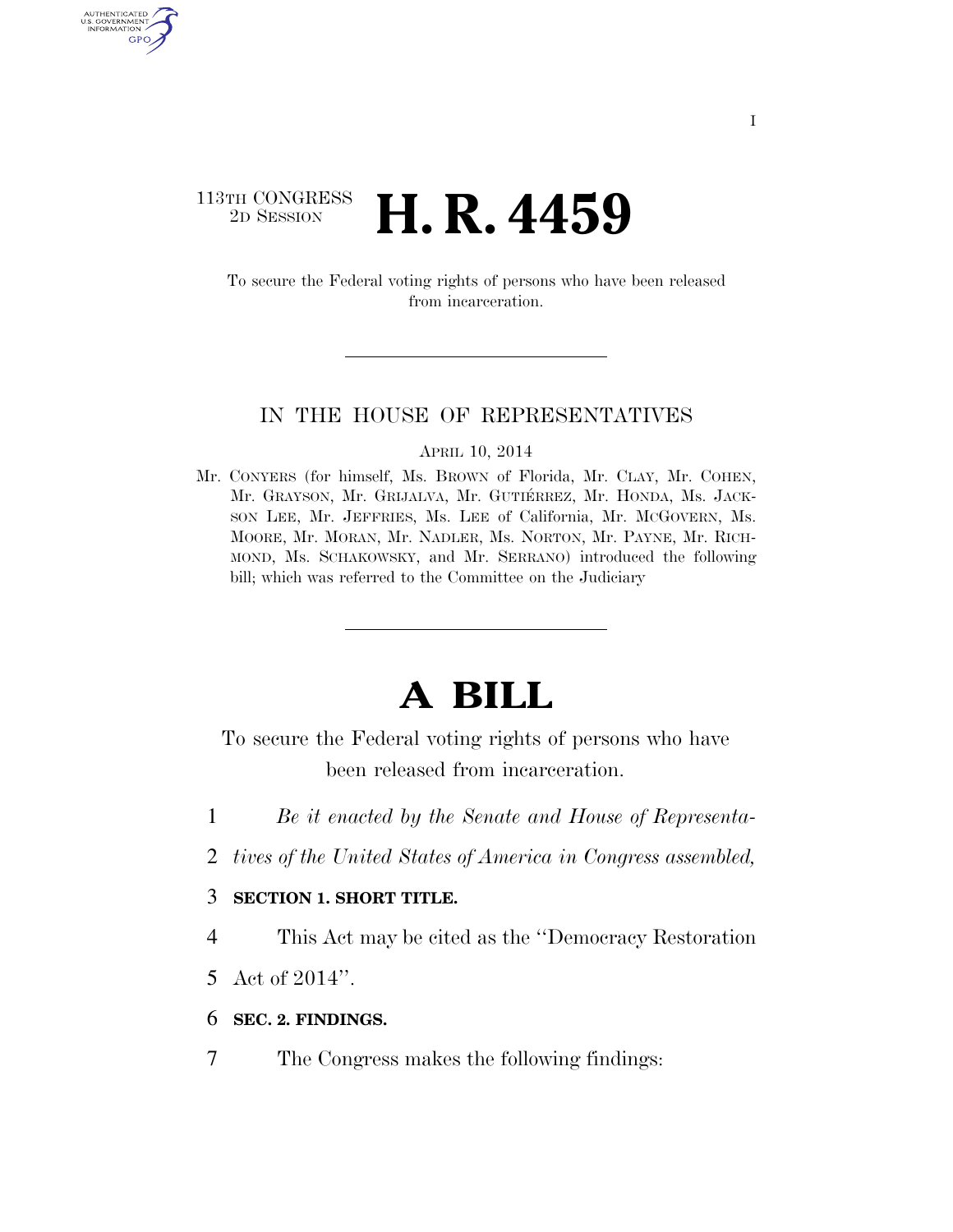(1) The right to vote is the most basic constitu- tive act of citizenship. Regaining the right to vote reintegrates individuals with criminal convictions

 (2) Article I, section 4 of the Constitution grants Congress ultimate supervisory power over Federal elections, an authority which has repeatedly been upheld by the United States Supreme Court.

into free society, helping to enhance public safety.

 (3) Basic constitutional principles of fairness and equal protection require an equal opportunity for citizens of the United States to vote in Federal elections. The right to vote may not be abridged or denied by the United States or by any State on ac- count of race, color, gender or previous condition of servitude. The 13th, 14th, 15th, 19th, 24th, and 26th Amendments to the Constitution empower Con- gress to enact measures to protect the right to vote in Federal elections. The 8th Amendment to the Constitution provides for no excessive bail to be re- quired, nor excessive fines imposed, nor cruel and unusual punishments inflicted.

 (4) There are 3 areas in which discrepancies in State laws regarding criminal convictions lead to un-fairness: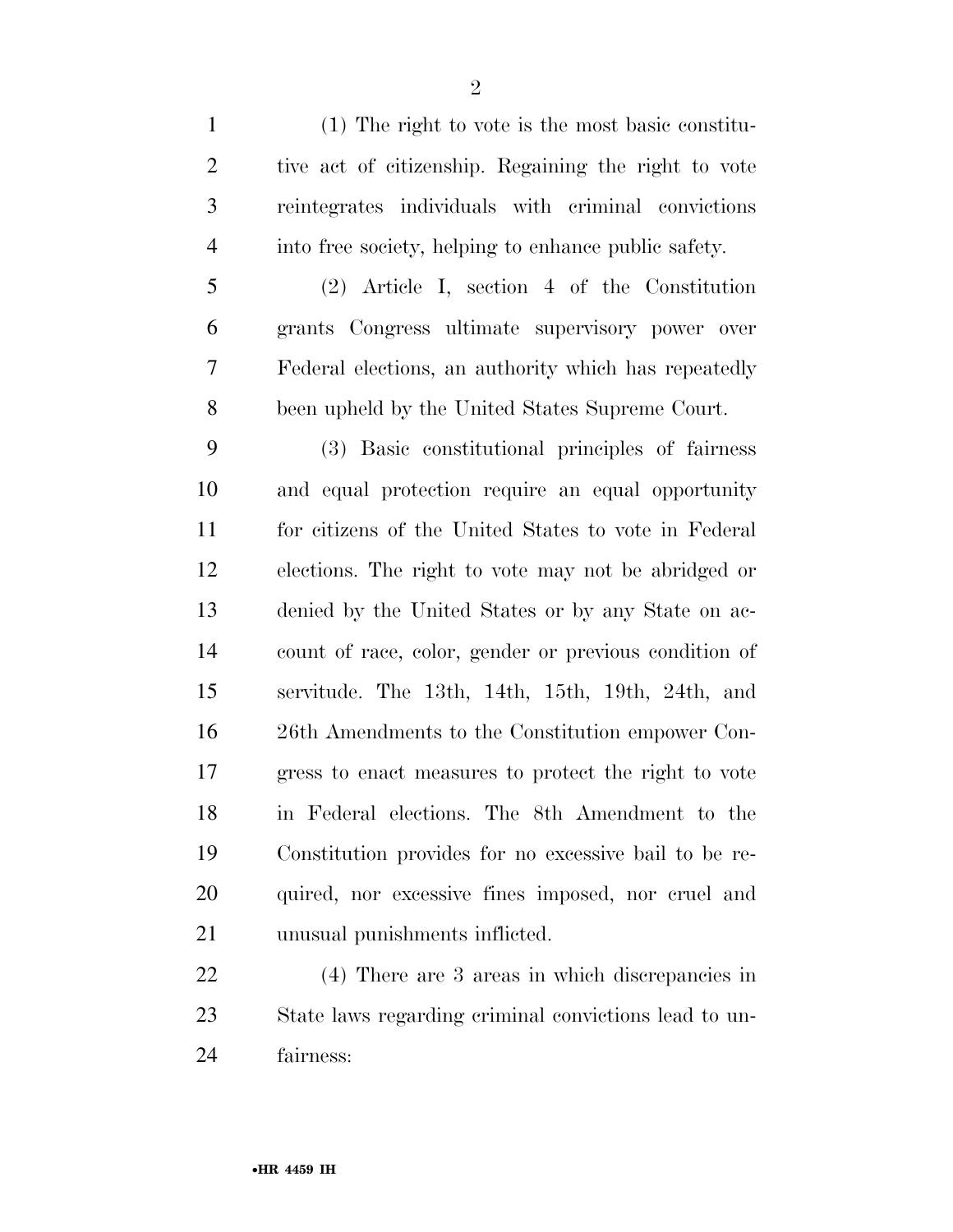(A) The lack of a uniform standard for voting in Federal elections leads to an unfair disparity and unequal participation in Federal elections based solely on where a person lives. (B) Laws governing the restoration of vot- ing rights after a criminal conviction vary throughout the country and persons in some States can easily regain their voting rights while in other States persons effectively lose 10 their right to vote permanently. (C) State disenfranchisement laws dis- proportionately impact racial and ethnic minori-ties.

 (5) Two States do not disenfranchise individ- uals with criminal convictions at all (Maine and Vermont), but 48 States and the District of Colum- bia have laws that deny convicted individuals the right to vote while they are in prison.

 (6) In some States disenfranchisement results from varying State laws that restrict voting while in- dividuals are under the supervision of the criminal justice system or after they have completed a crimi- nal sentence. In 35 States, convicted individuals may not vote while they are on parole and 31 of those States disenfranchise individuals on felony probation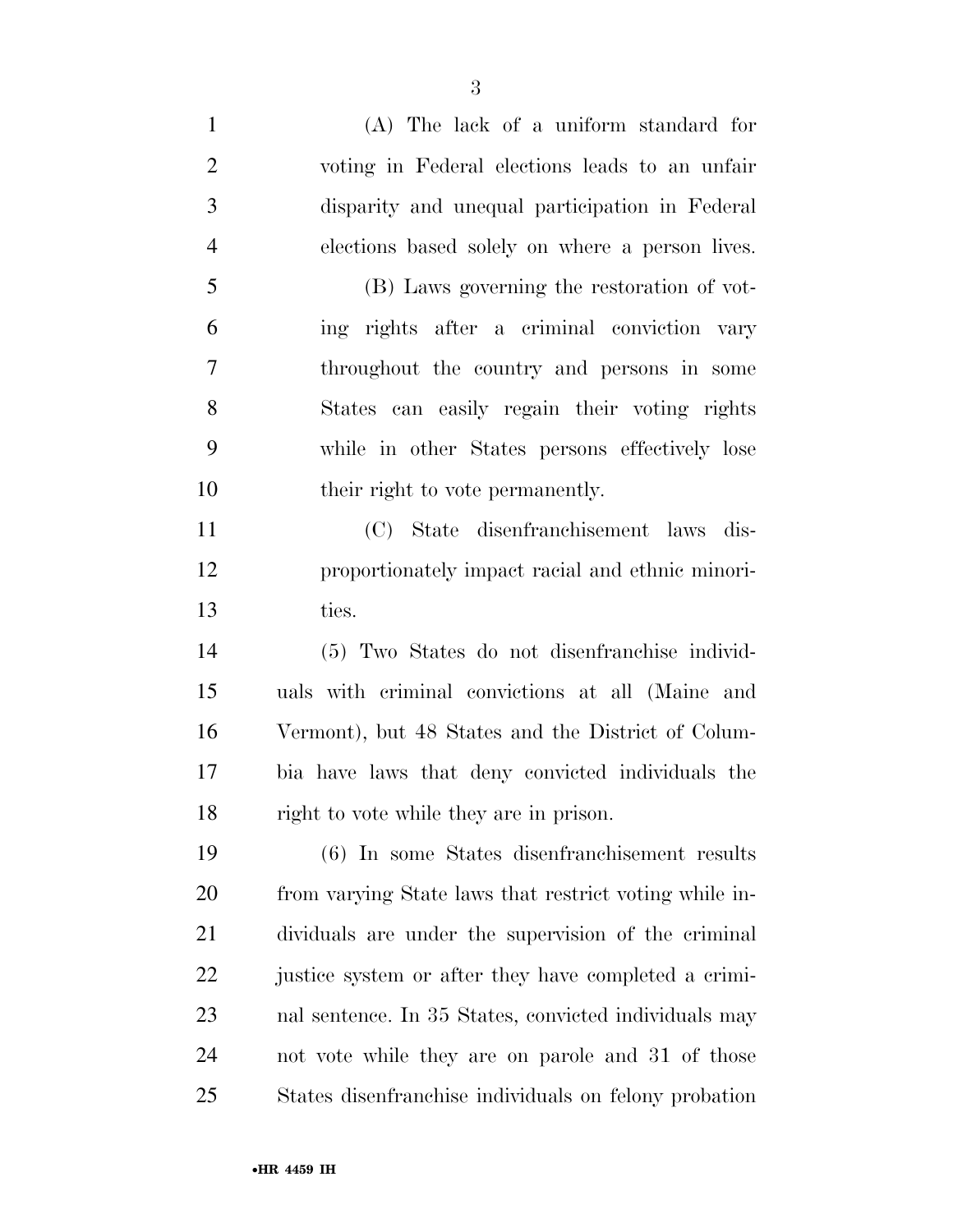as well. In 11 States, a conviction can result in life-time disenfranchisement.

 (7) Several States deny the right to vote to in-dividuals convicted of certain misdemeanors.

 (8) An estimated 5,850,000 citizens of the United States, or about 1 in 40 adults in the United States, currently cannot vote as a result of a felony conviction. Of the estimated 5,850,000 citizens barred from voting, only 25 percent are in prison. By contrast, 75 percent of the disenfranchised reside in their communities while on probation or parole or after having completed their sentences. Approxi- mately 2,600,000 citizens who have completed their sentences remain disenfranchised due to restrictive state laws. In 6 States (Alabama, Florida, Kentucky, Mississippi, Tennessee, and Virginia) more than 7 percent of the total population is disenfranchised.

 (9) In those States that disenfranchise individ- uals who have completed their sentence, the right to vote can be regained in theory, but in practice this possibility is often granted in a non-uniform and po- tentially discriminatory manner. Disenfranchised in- dividuals must either obtain a pardon or an order from the Governor or an action by the parole or par-don board, depending on the offense and State. Indi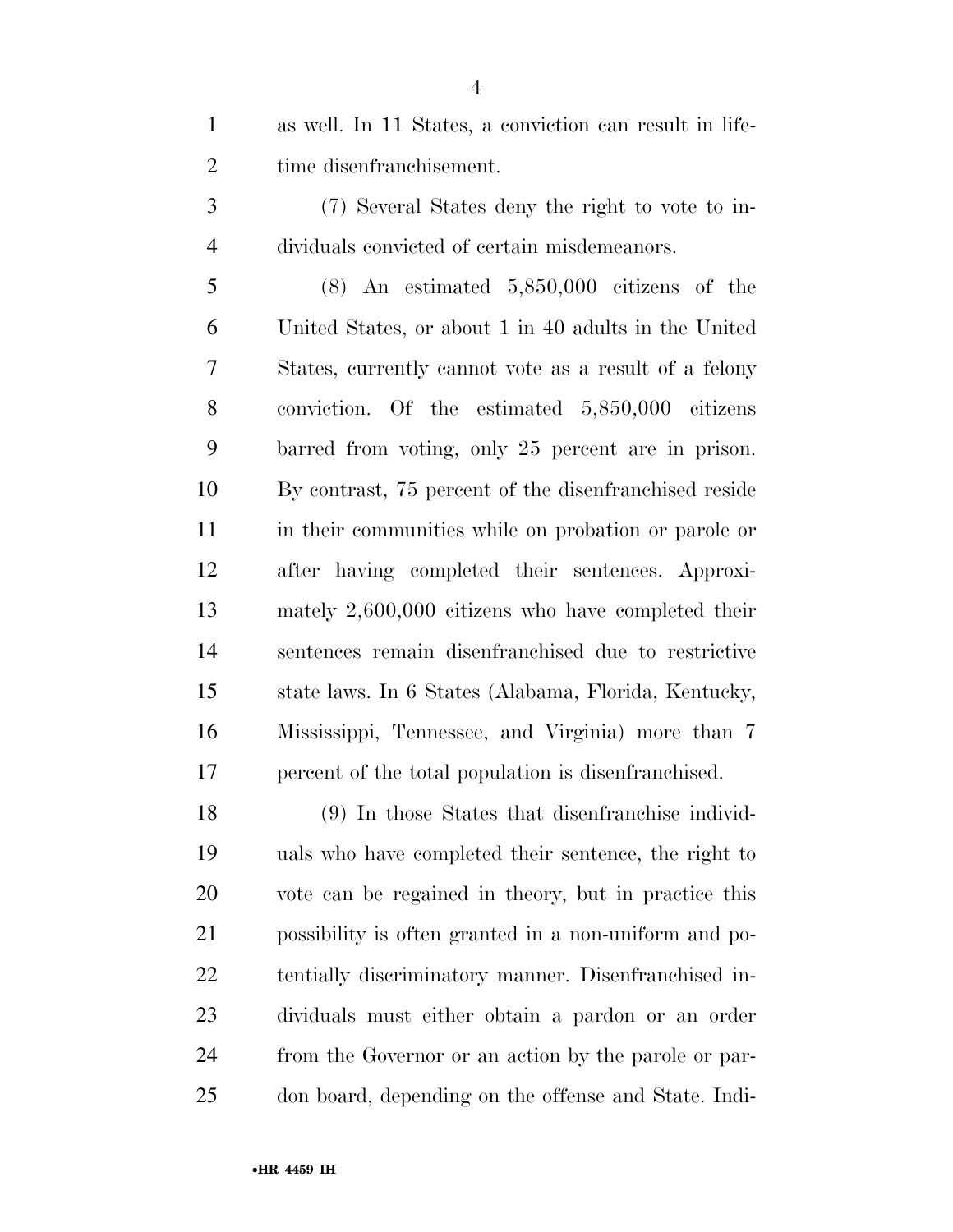viduals convicted of a Federal offense often have ad-ditional barriers to regaining voting rights.

 (10) State disenfranchisement laws dispropor- tionately impact racial and ethnic minorities. Ap- proximately 8 percent of the African-American popu- lation, or more than 2,000,000 African-Americans, are disenfranchised. Given current rates of incarcer- ation, approximately 1 in 3 of the next generation of African-American men will be disenfranchised at some point during their lifetimes. Currently, 1 of every 13 African-Americans are rendered unable to vote because of felony disenfranchisement, a rate 4 times greater than non African-Americans (7.7 per- cent of African-Americans versus 1.8 percent of non African-Americans). In 3 States (Florida, 23 per- cent; Kentucky, 22 percent; and Virginia, 20 per- cent) more than 1 in 5 African-Americans are un-able to vote because of prior convictions.

 (11) Latino citizens are disproportionately disenfranchised based upon their disproportionate representation in the criminal justice system. If cur-22 rent incarceration trends hold, 17 percent of Latino men will be incarcerated during their lifetimes, in contrast to less than 6 percent of non-Latino White men. When analyzing the data across 10 States,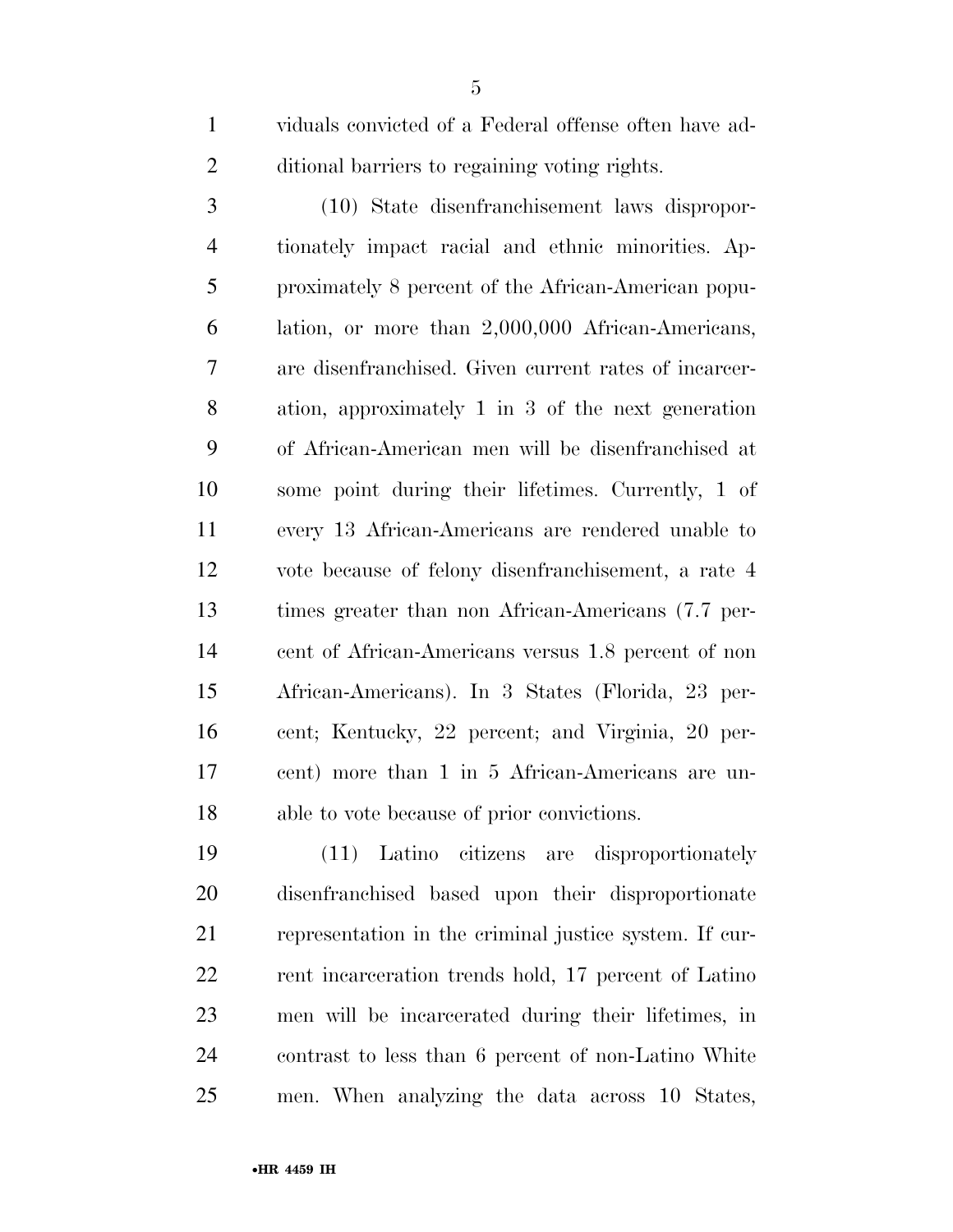Latinos generally have disproportionately higher rates of disenfranchisement compared to their pres- ence in the voting age population. In 6 out of 10 States studied in 2003, Latinos constitute more than 10 percent of the total number of persons disenfranchised by State felony laws. In 4 States (California, 37 percent; New York, 34 percent; Texas, 30 percent; and Arizona, 27 percent) Latinos were disenfranchised by a rate of more than 25 per-cent.

 (12) Disenfranchising citizens who have been convicted of a criminal offense and who are living and working in the community serves no compelling State interest and hinders their rehabilitation and reintegration into society.

 (13) State disenfranchisement laws can sup- press electoral participation among eligible voters by discouraging voting among family and community members of disenfranchised persons. Future elec- toral participation by the children of disenfranchised parents may be impacted as well.

 (14) The United States is the only Western de- mocracy that permits the permanent denial of voting rights for individuals with felony convictions.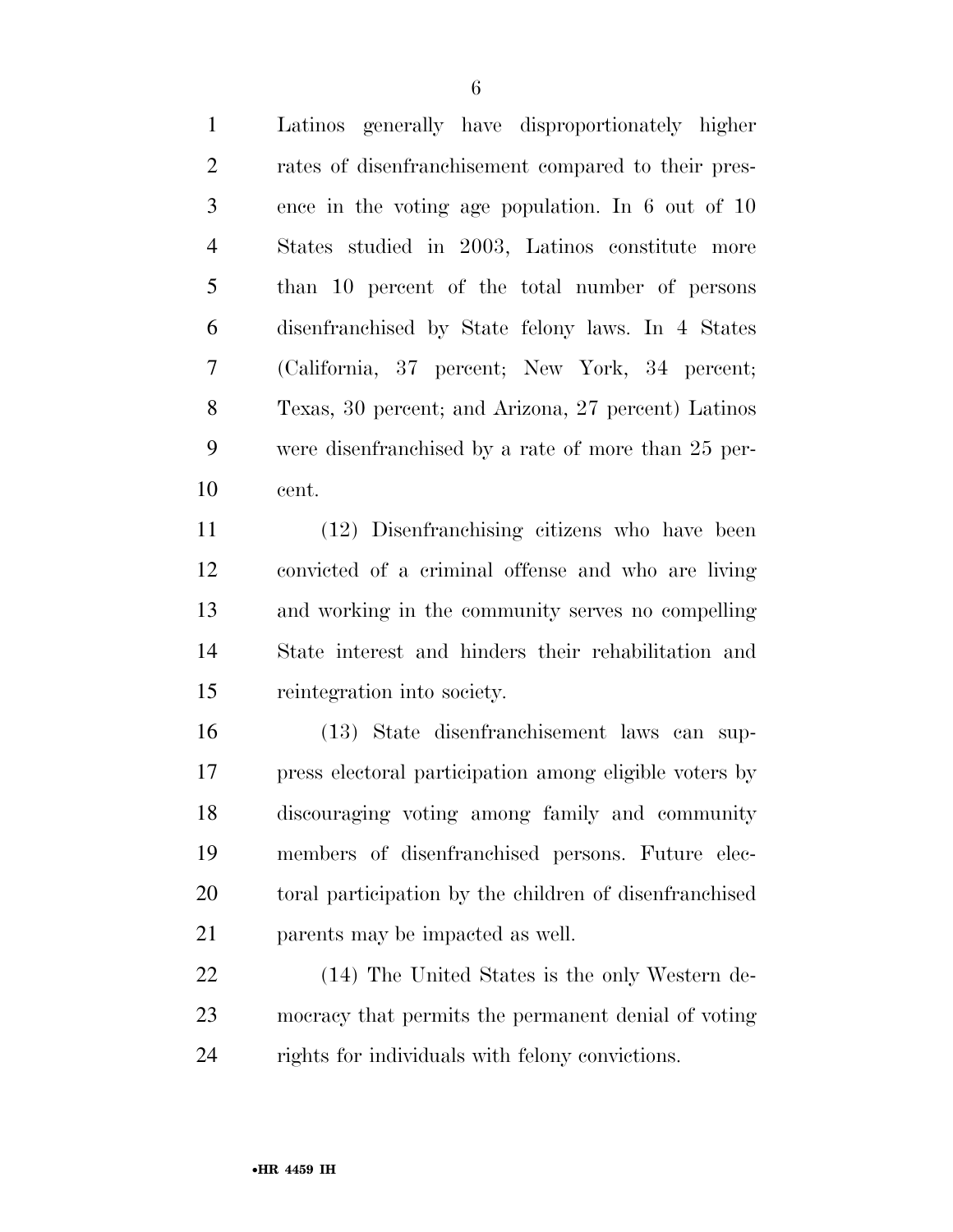#### **SEC. 3. RIGHTS OF CITIZENS.**

 (a) PROTECTION OF RIGHTS TO VOTE.—The right of an individual who is a citizen of the United States to vote in any election for Federal office shall not be denied or abridged because that individual has been convicted of a criminal offense unless such individual is serving a fel- ony sentence in a correctional institution or facility at the time of the election.

 (b) CONDITIONING USE OF FEDERAL PRISON FUNDS ON NOTIFICATION OF RIGHTS.—

 (1) IN GENERAL.—No State, unit of local gov- ernment, or other person may receive or use, to con- struct or otherwise improve a prison, jail, or other place of incarceration, any Federal grant amounts unless that person has in effect a program under which each individual incarcerated in that person's jurisdiction who is a citizen of the United States is notified, upon release from such incarceration, of that individual's rights under this section.

 (2) EFFECTIVE DATE.—Paragraph (1) shall apply with respect to fiscal year 2015 and each suc-ceeding fiscal year.

### **SEC. 4. ENFORCEMENT.**

•**HR 4459 IH** (a) ATTORNEY GENERAL.—The Attorney General may, in a civil action, obtain such declaratory or injunctive relief as is necessary to remedy a violation of this Act.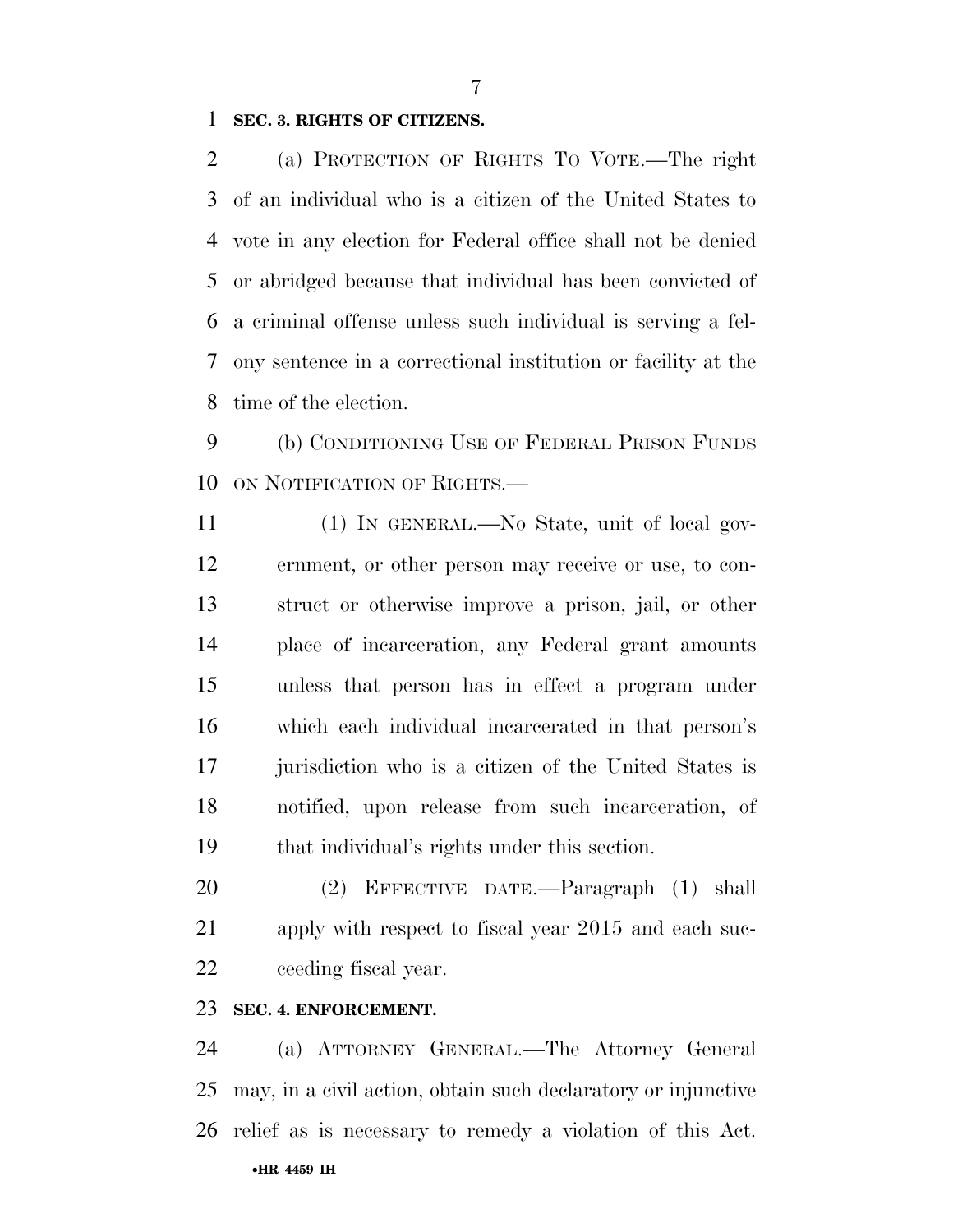(b) PRIVATE RIGHT OF ACTION.—

 (1) IN GENERAL.—A person who is aggrieved by a violation of this Act may provide written notice of the violation to the chief election official of the State involved.

 (2) RELIEF.—Except as provided in paragraph (3), if the violation is not corrected within 90 days after receipt of a notice under paragraph (1), or within 20 days after receipt of the notice if the viola- tion occurred within 120 days before the date of an election for Federal office, the aggrieved person may, in a civil action, obtain declaratory or injunc-tive relief with respect to the violation.

 (3) EXCEPTION.—If the violation occurred within 30 days before the date of an election for Federal office, the aggrieved person need not provide notice to the chief election official of the State under paragraph (1) before bringing a civil action to obtain declaratory or injunctive relief with respect to the violation.

 **SEC. 5. NOTIFICATION OF RESTORATION OF VOTING RIGHTS.** 

(a) STATE NOTIFICATION.—

 (1) NOTIFICATION.—On the date determined under paragraph (2), each State shall notify in writ-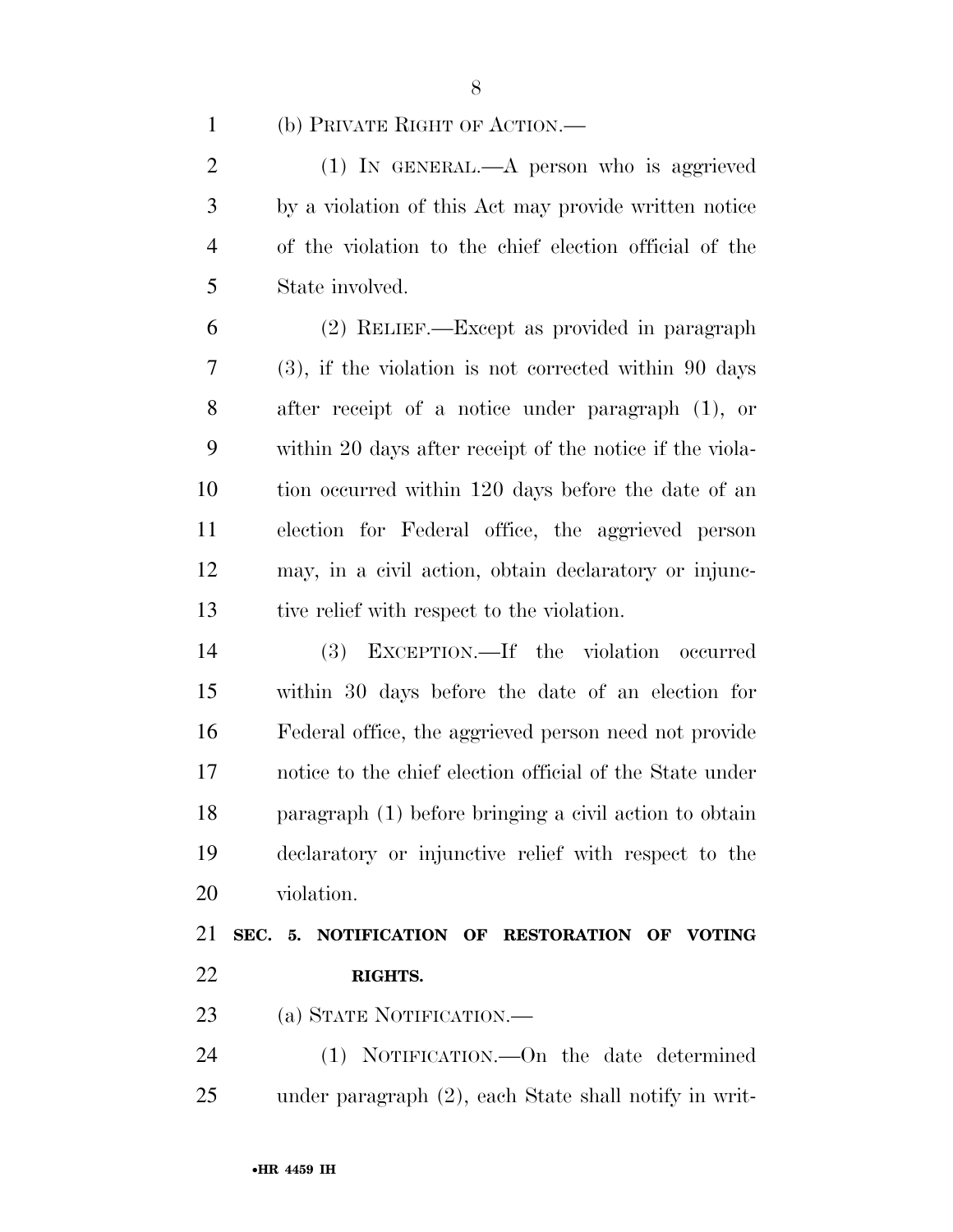| $\mathbf{1}$   | ing any individual who has been convicted of a       |
|----------------|------------------------------------------------------|
| $\overline{2}$ | criminal offense under the law of that State that    |
| 3              | such individual has the right to vote in an election |
| $\overline{4}$ | for Federal office pursuant to this Act and may reg- |
| 5              | ister to vote in any such election.                  |
| 6              | $(2)$ DATE OF NOTIFICATION.—                         |
| 7              | (A) FELONY CONVICTION.—In the case of                |
| 8              | such an individual who has been convicted of a       |
| 9              | felony, the notification required under para-        |
| 10             | graph (1) shall be given on the date on which        |
| 11             | the individual—                                      |
| 12             | (i) is sentenced to serve only a term                |
| 13             | of probation; or                                     |
| 14             | (ii) is released from the custody of                 |
| 15             | that State (other than to the custody of             |
| 16             | another State or the Federal Government              |
| 17             | to serve a term of imprisonment for a fel-           |
| 18             | ony conviction).                                     |
| 19             | (B) MISDEMEANOR CONVICTION.—In the                   |
| 20             | case of such an individual who has been con-         |
| 21             | victed of a misdemeanor, the notification re-        |
| 22             | quired under paragraph (1) shall be given on         |
| 23             | the date on which such individual is sentenced       |
| 24             | by a State court.                                    |
| 25             | (b) FEDERAL NOTIFICATION.—                           |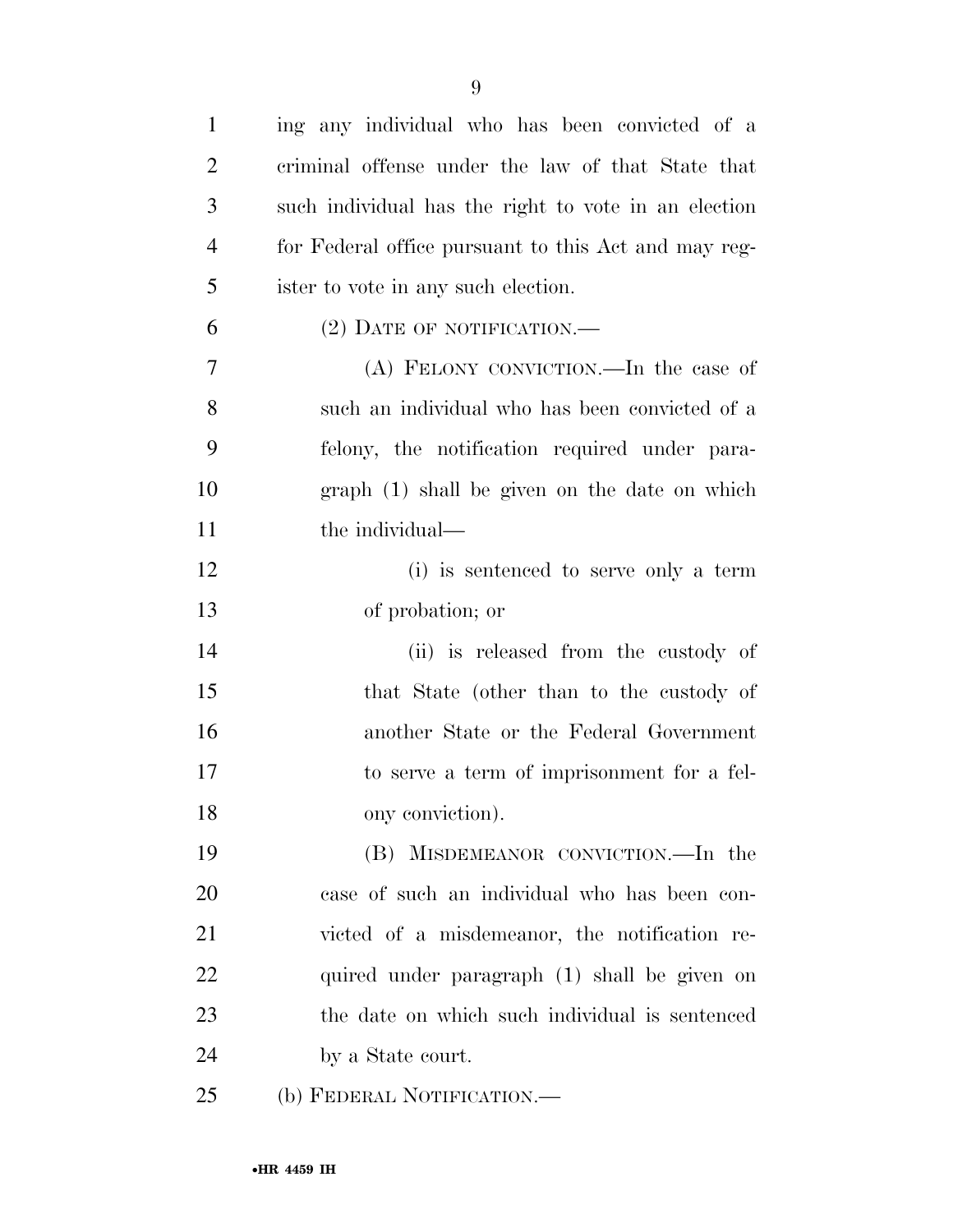| $\mathbf{1}$   | (1) NOTIFICATION.—On the date determined                  |
|----------------|-----------------------------------------------------------|
| $\overline{2}$ | under paragraph $(2)$ , the applicable official shall no- |
| 3              | tify in writing any individual who has been convicted     |
| $\overline{4}$ | of a criminal offense under Federal law that such in-     |
| 5              | dividual has the right to vote in an election for Fed-    |
| 6              | eral office pursuant to this Act and may register to      |
| 7              | vote in any such election.                                |
| 8              | $(2)$ DATE OF NOTIFICATION.—                              |
| 9              | (A) FELONY CONVICTION.—In the case of                     |
| 10             | an individual who is convicted of a felony, the           |
| 11             | notification required under paragraph (1) shall           |
| 12             | be given—                                                 |
| 13             | (i) in the case of an individual who is                   |
| 14             | sentenced to serve only a term of probation               |
| 15             | by the Federal court, on the date on which                |
| 16             | the individual is sentenced; or                           |
| 17             | (ii) in the case of any other such indi-                  |
| 18             | vidual, at any time during the 6-month pe-                |
| 19             | riod which ends on the date on which the                  |
| 20             | individual is released from the custody of                |
| 21             | the Bureau of Prisons (unless the indi-                   |
| <u>22</u>      | vidual is released to the custody of a State              |
| 23             | to serve a term of imprisonment for a fel-                |
| 24             | ony conviction).                                          |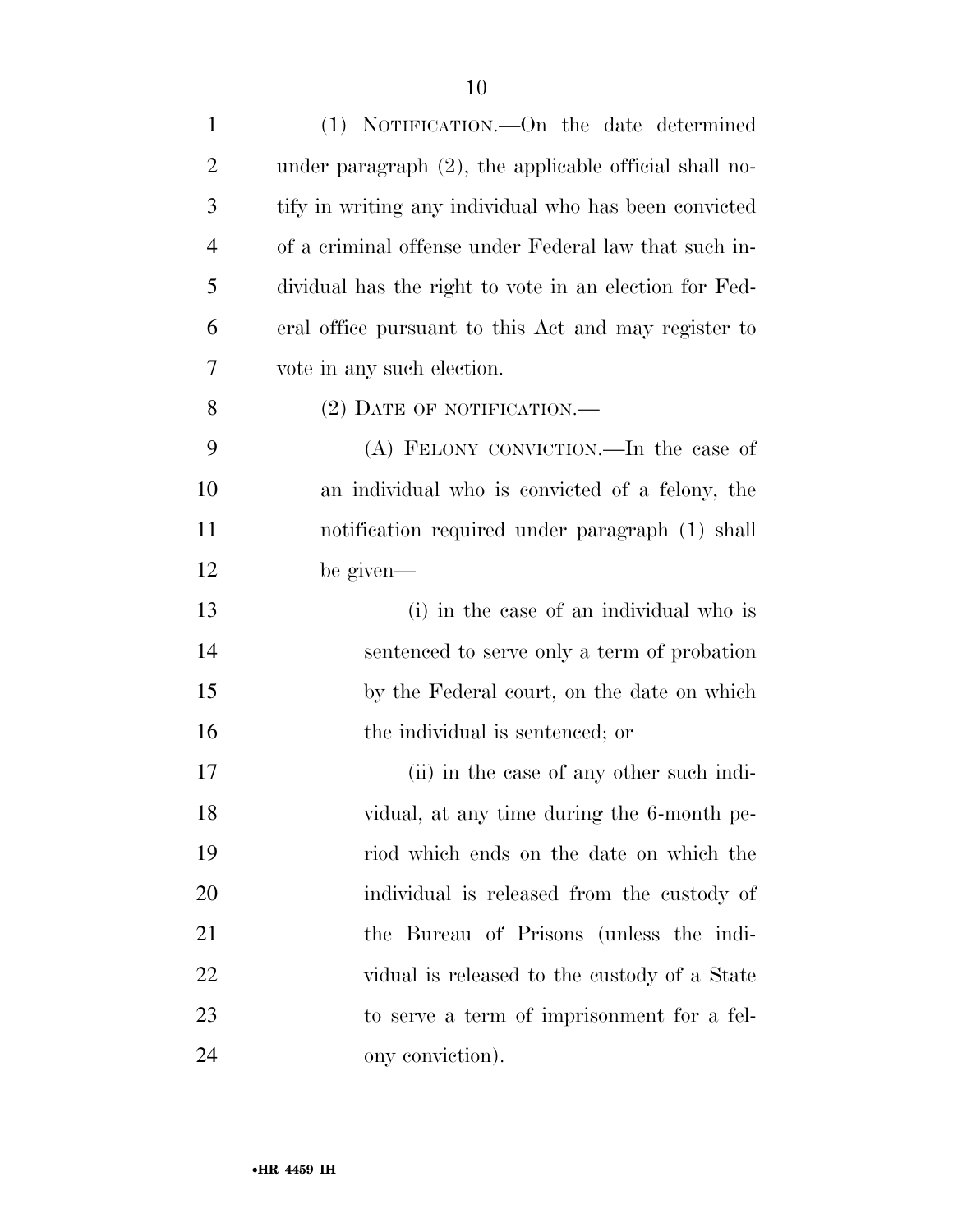| $\mathbf{1}$   | (B) MISDEMEANOR CONVICTION.—In the                      |
|----------------|---------------------------------------------------------|
| $\overline{2}$ | case of an individual who has been convicted of         |
| 3              | a misdemeanor under Federal law, the notifica-          |
| $\overline{4}$ | tion required under paragraph (1) shall be              |
| 5              | given on the date on which such individual is           |
| 6              | sentenced by the Federal court.                         |
| 7              | (3) APPLICABLE OFFICIAL.—For purposes of                |
| 8              | this subsection, the "applicable official" is, with re- |
| 9              | spect to an individual who has been convicted of a      |
| 10             | eriminal offense under Federal law—                     |
| 11             | $(A)$ in the case of an individual who has              |
| 12             | been convicted of a misdemeanor, the Director           |
| 13             | of the Bureau of Prisons;                               |
| 14             | (B) in the case of an individual who has                |
| 15             | been convicted of a felony but sentenced to             |
| 16             | serve only a term of probation, the head of the         |
| 17             | office responsible for probation and pretrial           |
| 18             | services with respect to the Federal court in-          |
| 19             | volved; or                                              |
| 20             | (C) in the case of any other individual who             |
| 21             | has been convicted of a felony, the Director of         |
| 22             | the Bureau of Prisons.                                  |
| 23             | SEC. 6. DEFINITIONS.                                    |
| 24             | For purposes of this Act:                               |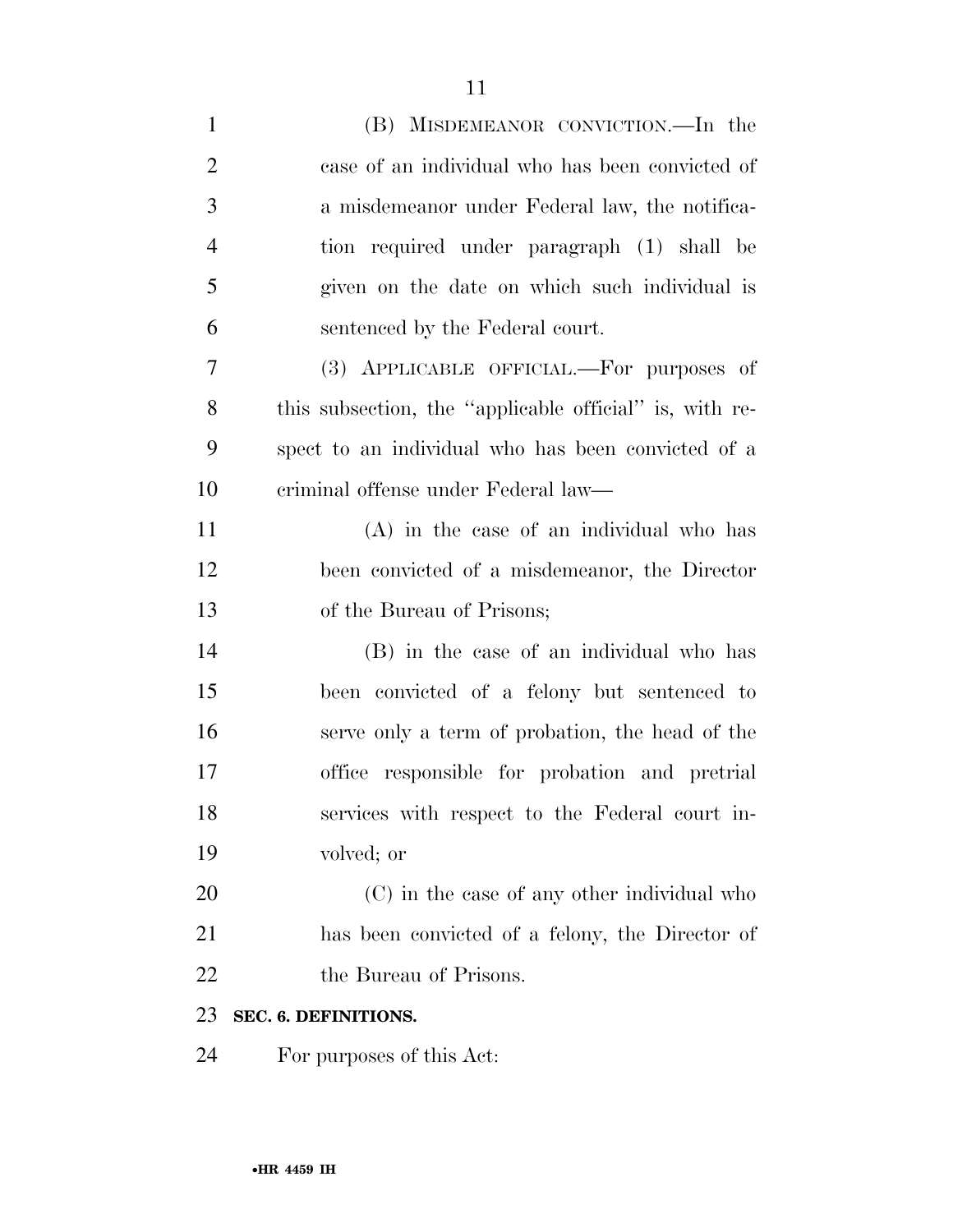| $\mathbf{1}$   | (1) CORRECTIONAL INSTITUTION OR FACIL-                  |
|----------------|---------------------------------------------------------|
| $\overline{2}$ | ITY.—The term "correctional institution or facility"    |
| 3              | means any prison, penitentiary, jail, or other institu- |
| $\overline{4}$ | tion or facility for the confinement of individuals     |
| 5              | convicted of criminal offenses, whether publicly or     |
| 6              | privately operated, except that such term does not      |
| 7              | include any residential community treatment center      |
| 8              | (or similar public or private facility).                |
| 9              | (2) ELECTION.—The term "election" means—                |
| 10             | $(A)$ a general, special, primary, or runoff            |
| 11             | election;                                               |
| 12             | (B) a convention or caucus of a political               |
| 13             | party held to nominate a candidate;                     |
| 14             | (C) a primary election held for the selec-              |
| 15             | tion of delegates to a national nominating con-         |
| 16             | vention of a political party; or                        |
| 17             | (D) a primary election held for the expres-             |
| 18             | sion of a preference for the nomination of per-         |
| 19             | sons for election to the office of President.           |
| 20             | (3) FEDERAL OFFICE.—The term "Federal of-               |
| 21             | fice" means the office of President or Vice Presi-      |
| 22             | dent, or of Senator or Representative in, or Delegate   |
| 23             | or Resident Commissioner to, the Congress.              |
| 24             | (4) PROBATION.—The term "probation" means               |
| 25             | probation, imposed by a Federal, State, or local        |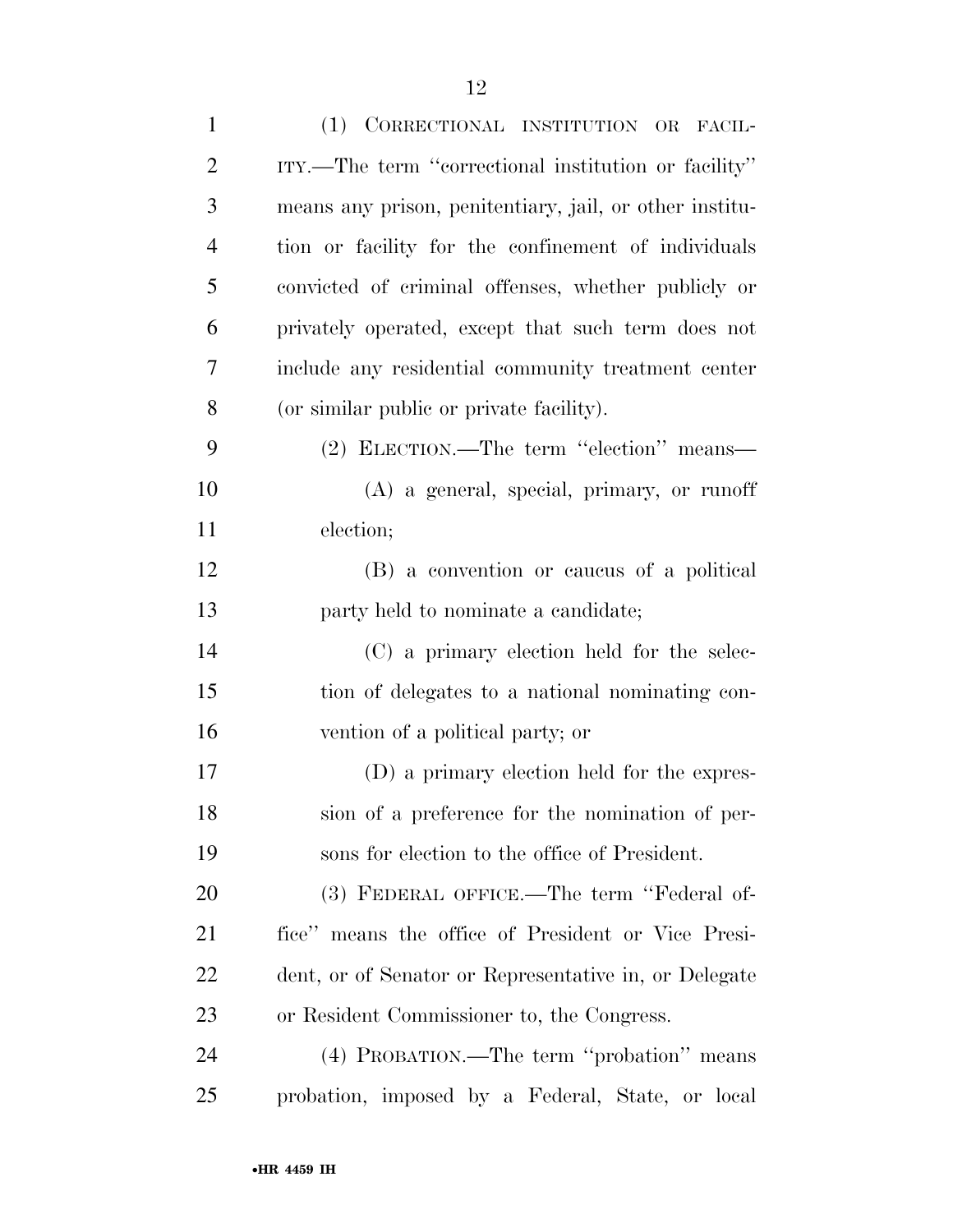court, with or without a condition on the individual involved concerning— (A) the individual's freedom of movement; (B) the payment of damages by the indi- vidual; (C) periodic reporting by the individual to an officer of the court; or (D) supervision of the individual by an of- ficer of the court. **SEC. 7. RELATION TO OTHER LAWS.**  (a) STATE LAWS RELATING TO VOTING RIGHTS.— Nothing in this Act shall be construed to prohibit any State from enacting any State law which affords the right to vote in any election for Federal office on terms less restrictive than those established by this Act. (b) CERTAIN FEDERAL ACTS.—The rights and rem- edies established by this Act are in addition to all other rights and remedies provided by law, and neither rights and remedies established by this Act shall supersede, re- strict, or limit the application of the Voting Rights Act of 1965 (42 U.S.C. 1973 et seq.) or the National Voter Registration Act of 1993 (42 U.S.C. 1973–gg et seq.).